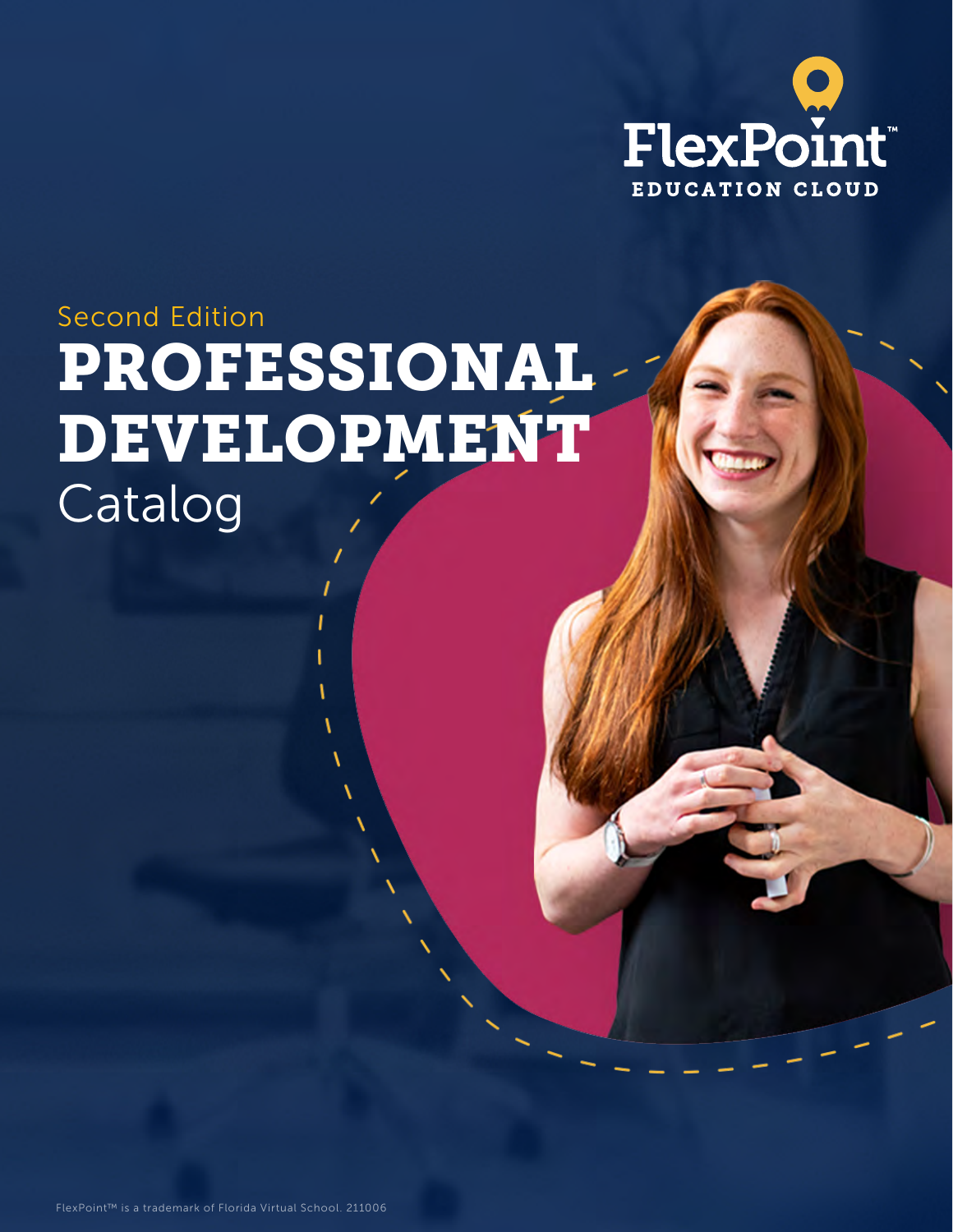# TABLE OF CONTENTS

# FLEXPOINT PROFESSIONAL DEVELOPMENT

As the leader in digital education, FlexPoint creates innovative ways to help administrators and teachers reach their potential through education and development. The best teachers know how to motivate and engage students, and the best administrators know how to support and evaluate teachers. FlexPoint instructional tools and professional development offerings are designed with both groups in mind. To assist students, teachers, and administrators, FlexPoint Professional Development courses are specifically designed to address the changes and trends that happen in the online classroom at a fast pace. Each session is developed specifically for the target audience and encourages participations and engagement.

FlexPoint is committed to developing flexible professional development options to meet various needs. All courses, except for our Becoming an Effective Online Teacher digital course, are available as online webinars or on-demand webinars and can be customized. FlexPoint Professional Development is available year-round and can be scheduled on demand.

# CUSTOMIZED PROFESSIONAL DEVELOPMENT

FlexPoint offers the option to provide participants with customized training that focuses on specific organizational needs. The FlexPoint staff will work closely with participants to provide consultation and training that meets unique organizational needs.

For more information about the following Professional Development offerings, please **[FlexPointEducation.com.](http://FlexPointEducation.com.)** 

 $\mathfrak{D}$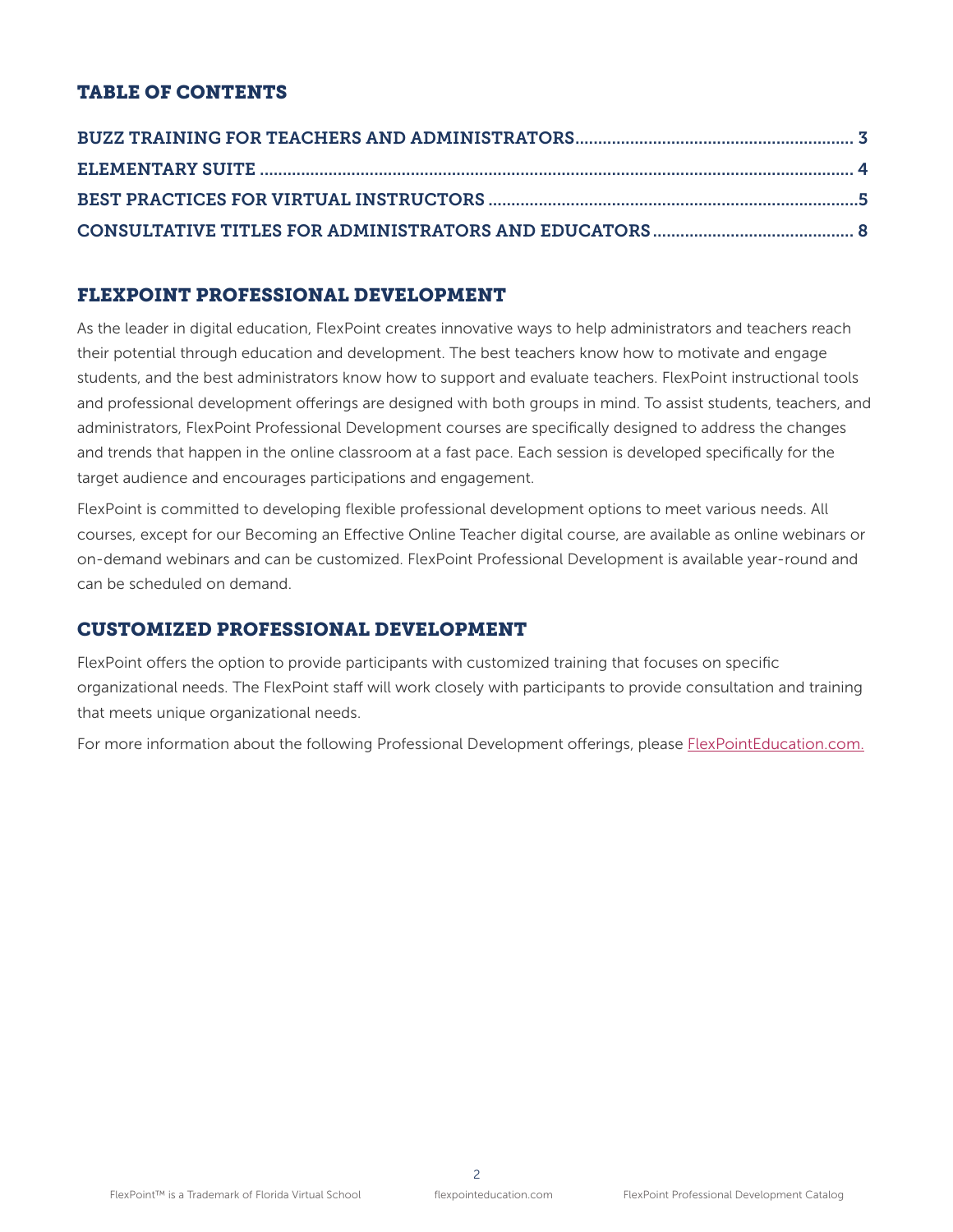## <span id="page-2-0"></span>BUZZ TRAINING FOR TEACHERS AND ADMINISTRATORS

Mastering a Learning Management System (LMS) can be a daunting task. With the help of the FlexPoint Implementation Team, you can begin to navigate with confidence, modify instructional content, adjust gradebook settings, and personalize your Buzz system to meet the needs of your digital or blended program. Whether you are an administrator or an instructor using FlexPoint courses in Buzz, you will benefit from this suite of hands-on, interactive trainings. The topics addressed in each training are listed with the training titles below.

# BUZZ FOR DOMAIN ADMINISTRATORS

Explore the administrative functions of the Buzz Learning Management System (LMS) in this interactive session designed for program administrators. The goal of this training is to help participants feel comfortable with the administrator dashboard in Buzz. Participants will learn how to enroll users, edit user profiles, pull down courses, run reports, and how to utilize domain tools. This training offers program administrators the opportunity to receive high-quality instruction from an expert in Buzz.

TIME: 1 hours **FORMAT:** Face-to-Face, Live Webinar, or On Demand Webinar

## PREPARING YOUR VIRTUAL CLASSROOM IN BUZZ FOR TEACHERS

Topics covered in this hands-on training includes, but is not limited to, the following: Exploring the welcome folder and teacher resources, reviewing the first module of a course, viewing a lesson as a student, organizing course tiles, updating menu settings, creating a landing page, and how to submit an assessment.

TIME: 1 hour **FORMAT:** Face-to-Face, Live Webinar, or On Demand Webinar

## DIFFERENTIATING YOUR VIRTUAL CLASSROOM IN BUZZ FOR TEACHERS

Topics covered in this hands-on training includes, but is not limited to, the following: Reviewing course pace charts, scheduling assignments, adjusting the visibility requirements for assignments, adding activities, modifying assignments, setting up student groups, and using the clipboard tool. *\*Suggested prerequisite for this session is Preparing Your Virtual Classroom in Buzz*

TIME: 1 hour **FORMAT:** Face-to-Face, Live Webinar, or On Demand Webinar

#### MONITORING YOUR VIRTUAL CLASSROOM IN BUZZ FOR TEACHERS

Topics covered in this hands-on training includes, but is not limited to, the following: Exploring the teacher dashboard, 'needs grading' tool, gradebook and gradebook settings, and the people tool. *\*Suggested prerequisites for this session are Preparing Your Virtual Classroom, Differentiating Your Virtual Classroom in Buzz*

TIME: 1 hour **FORMAT:** Face-to-Face, Live Webinar, or On Demand Webinar

## KICKING OFF YOUR VIRTUAL CLASSROOM IN BUZZ FOR TEACHERS

Topics covered in this hands-on training includes, but is not limited to, the following: How to send announcements and messages, generating reports, the calendar tool, and how to get help from Agilix within the Buzz LMS. *\*Suggested prerequisite for this session is Preparing Your Virtual Classroom, Differentiating Your Virtual Classroom, and Monitoring Your Virtual Classroom in Buzz*

TIME: 1 hour **FORMAT:** Face-to-Face, Live Webinar, or On Demand Webinar

### WRAPPING UP THE YEAR IN BUZZ FOR ADMINISTRATORS

This session is designed for FlexPoint Global customers who are using the Buzz LMS. During this session we will review end of the year processes in Buzz and managing course enrollments to help prevent unintended overages. This training is designed for Buzz users with domain level privileges.

TIME: 1 hour FORMAT: Live or On Demand Webinar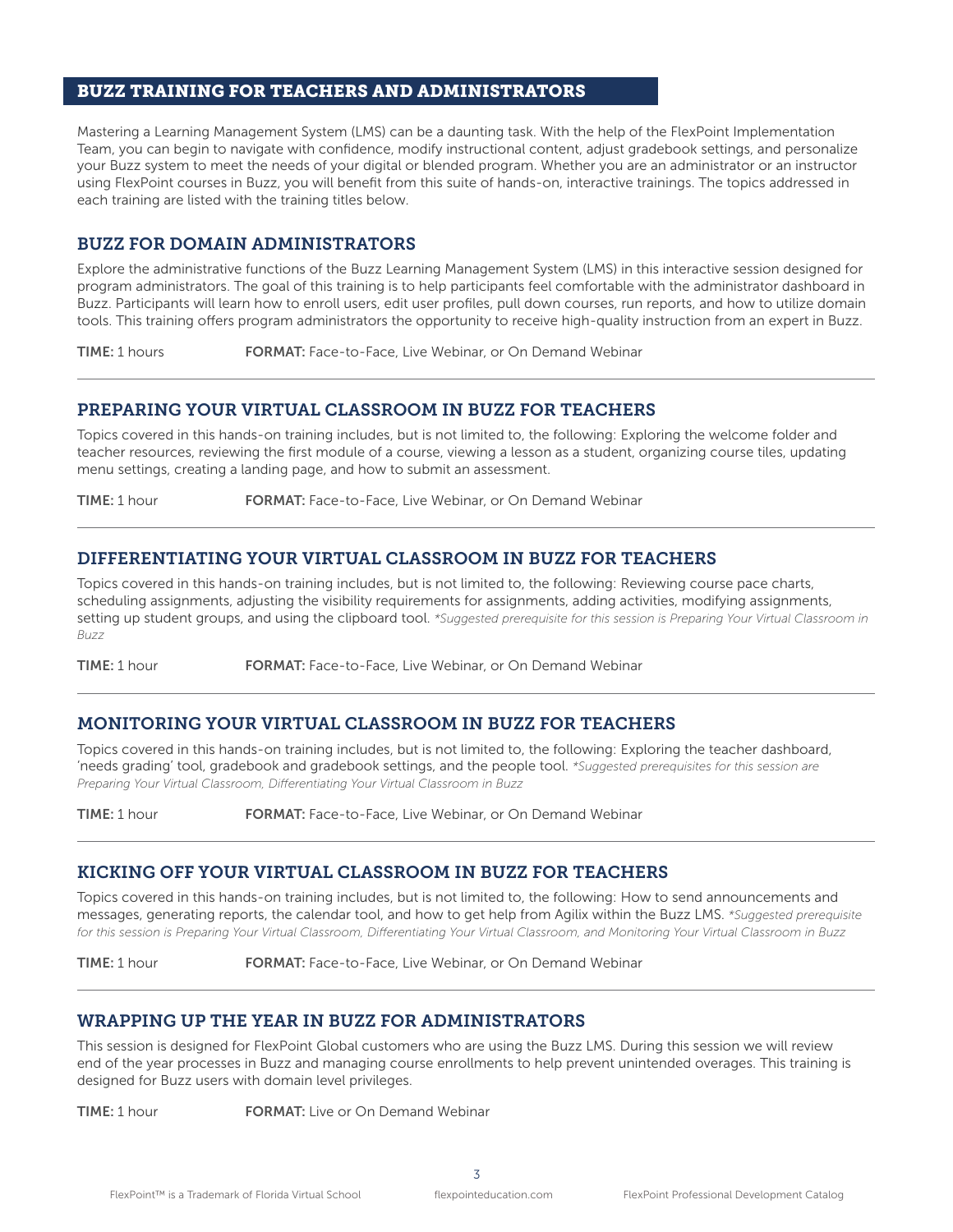## <span id="page-3-0"></span>ELEMENTARY SUITE

## ELEMENTARY COURSE TOUR AND EXPLORATION

Want to know what makes FlexPoint elementary courses so effective for student success? This session will share the hidden, recognizable, and pedagogically inspired ways FlexPoint courses have been created to promote success across all types of student learners. Participants will get the opportunity to be hands-on in an FlexPoint course and its resources. At the end of the session, participants will have a deep understanding of how to harness the built in-resources in FlexPoint courses to create a student-centered and personalized learning environment.

TIME: 1 hour **FORMAT:** Face-to-Face, Live Webinar, or On Demand Webinar

## ELEMENTARY IN ACTION

This interactive training will equip elementary-level instructors with strategies and ideas to engage students and parents/ guardians in their learning experience. Benefit from examples and non-examples of scenarios and strategies regarding student pace, performance and live lesson design. At the end of the session, participants will have a tool box of ideas for enhancing the student-experience that they will be ready to implement right away.

TIME: 1 hour **FORMAT:** Face-to-Face, Live Webinar, or On Demand Webinar

# FAMILY ENGAGEMENT IN THE VIRTUAL ELEMENTARY CLASSROOM

Are you struggling to engage students and families in the e-learning setting? This session will share tips and tricks targeting how to increase engagement within your classroom and school. We will review specifics on the importance of Family Engagement in the elementary classroom and how to launch age appropriate solutions to involve families in the e-learning experience. You will leave this session with the confidence to enrich the lives of your students and families implementing these easy to use strategies.

TIME: 1 hour **FORMAT:** Face-to-Face, Live Webinar, or On Demand Webinar

# THE LITTLEST LEARNERS: LITTLE MATHEMATICIANS

Teaching primary students to become mathematically proficient in the online setting may sound challenging! Join us for a session that will dive into the strategies needed to lay the foundation and build proficiency within all students. We will identify best practices with mathematics instruction utilizing technology, discuss math manipulative implementation, and highlight the areas that support student engagement. This session will set you up for success with the confidence needed for delivering a successful math lesson to your students!

TIME: 1 hour **FORMAT:** Face-to-Face, Live Webinar, or On Demand Webinar

#### THE LITTLEST LEARNERS: TEACHING PRIMARY STUDENTS ONLINE

Online teaching can be challenging. Join us for an interactive session that focuses on instructional strategies and best practices for supporting students in kindergarten through second grade. Participants will discover the importance of establishing routines, implementing age-appropriate expectations, and live instruction. The session will also highlight ways to stay organized and how to successfully support students, families, and learning coaches in a virtual environment.

TIME: 1 hour **FORMAT:** Face-to-Face, Live Webinar, or On Demand Webinar

## LIVE LESSONS IN A VIRTUAL ELEMENTARY CLASSROOM

Live instruction helps cultivate the culture of a successful virtual learning community and can effectively increase student engagement and performance. This interactive training will equip participants with the skills to develop and deliver purposeful and intentional instruction through engaging live lessons that will elicit high rates of student responses.

TIME: 1 hour **FORMAT:** Face-to-Face, Live Webinar, or On Demand Webinar

 $\Delta$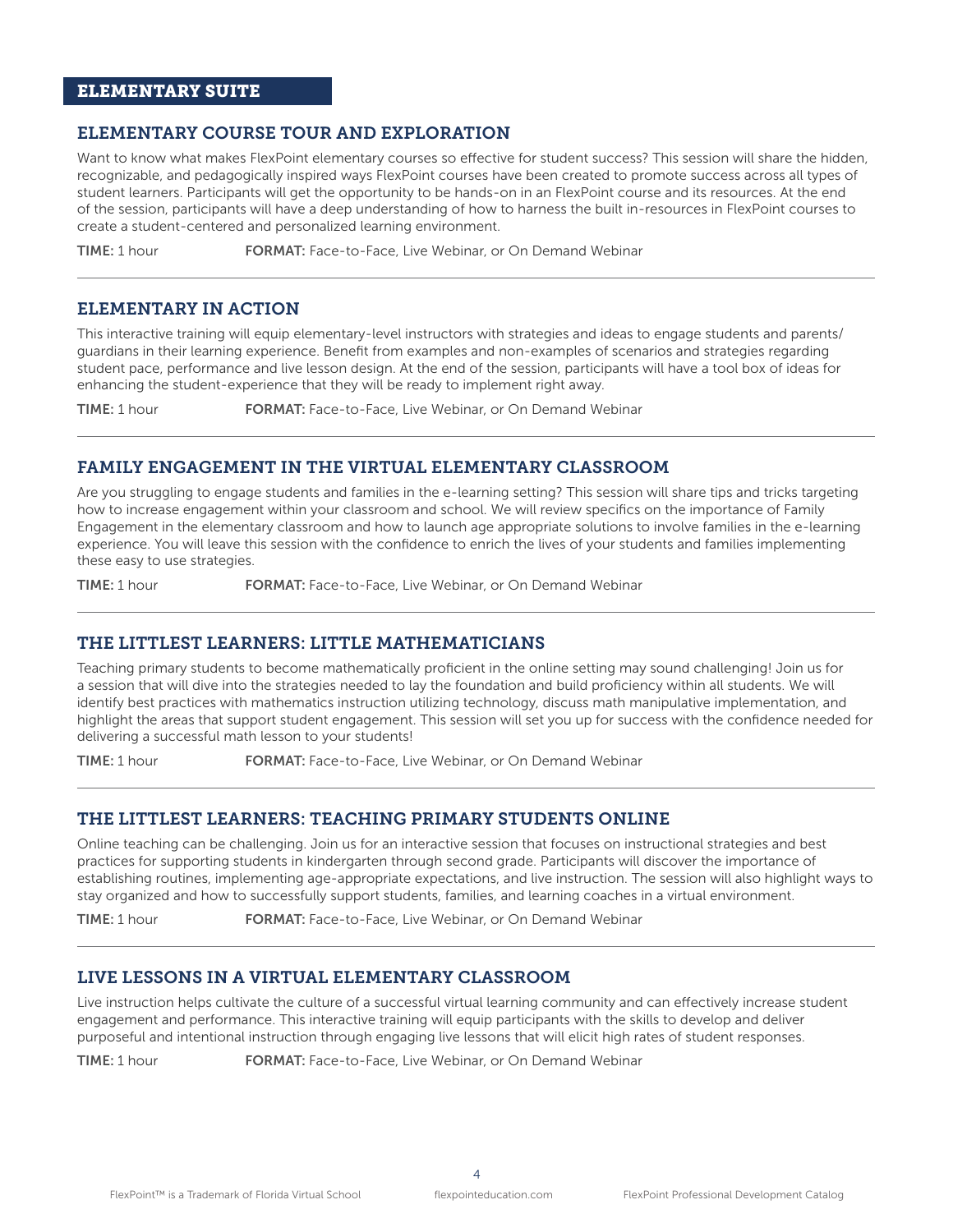## <span id="page-4-0"></span>BEST PRACTICES FOR VIRTUAL INSTRUCTORS

## A DAY IN THE LIFE OF AN ONLINE INSTRUCTOR

Ever wondered what it's like to teach online? Travel through a typical day in the life of an online instructor and explore how the duties and responsibilities are similar, yet different, in the world of online teaching. Begin learning the basic expectations of online teachers and how they impact students.

**TIME:** 1 hour **FORMAT:** Face-to-Face, Live Webinar, or On Demand Webinar

# ACADEMIC INTEGRITY IN THE VIRTUAL CLASSROOM

Do you want your students to submit authentic work and avoid academic integrity issues? Join us for an interactive session discussing academic integrity. We will dive into the reasons why students are tempted to stray from submitting authentic work, discuss techniques for educating students on how to maintain their academic integrity, and help teachers become comfortable employing strategies to combat academic misconduct.

TIME: 1 Hour FORMAT: Face-to-Face, Live Webinar, or On-Demand Webinar

# BECOMING AN EFFECTIVE ONLINE TEACHER

Through this asynchronous, self-paced professional development course, teachers will discover the basic skills and strategies needed to start a successful virtual class. It is especially recommended for teachers new to virtual teaching, and for those teaching for a while as a refresher of best practices. This course covers everything from setting up a workspace, conducting successful live lessons, promoting student collaboration, online accessibility, academic integrity in the virtual classroom, and more! Please reach out to your account manager for more details.

TIME: Equivalent to 6 Hours of Professional Development FORMAT: Online Course

*This is a self-paced course to introduce teachers who are new to online learning to tried and true best practices.*

## ESTABLISHING RELATIONSHIPS AND BUILDING RAPPORT

One of the keys to student success in an online environment is developing positive teacher-student relationships. Discover how to create a positive presence in your online course. Learn strategies for building rapport and techniques to strengthen relationships that improve student engagement in your class.

TIME: 1 hour **FORMAT:** Face-to-Face, Live Webinar, or On Demand Webinar

# FAMILY ENGAGEMENT IN THE VIRTUAL CLASSROOM

Are you struggling to engage students and families in the e-learning setting? This session will share tips and tricks targeting how to increase engagement within your classroom and school. We will review specifics on the importance of Family Engagement in the secondary setting and how to launch age appropriate solutions to involve families in the e-learning experience. You will leave this session with the confidence to enrich the lives of your students and families implementing these easy to use strategies.

TIME: 1 hour FORMAT: Face-to-Face, Live Webinar, or On Demand Webinar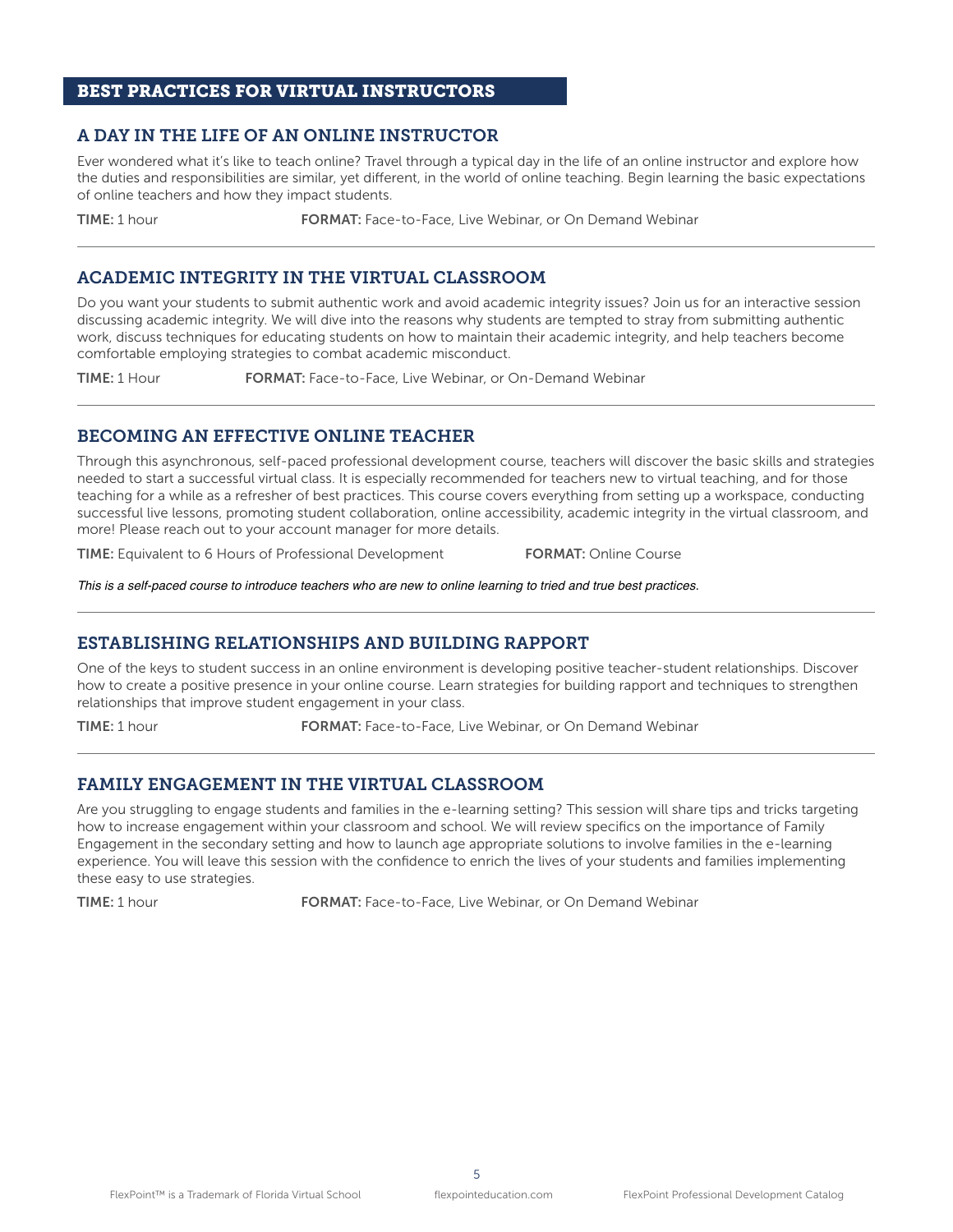#### BEST PRACTICES FOR VIRTUAL INSTRUCTORS (CONT'D)

## FINISHING THE YEAR STRONG: KEEPING STUDENTS MOTIVATED AT THE END OF THE YEAR

Do your teachers need support keeping their online students motivated at the end of the year? Join us to learn how to coach your students to finish strong. Learn strategies on how to proactively set goals and avoid obstacles which can hinder student success. We will provide examples of how to be a cheerleader to your students through progress monitoring and positive reinforcement. Finally, we will provide examples of good coaching and live lessons designed to encourage students to push through the finish line.

TIME: 1 hour **FORMAT:** Face-to-Face, Live Webinar, or On Demand Webinar

# FLEXPOINT COURSE TOUR AND EXPLORATION (SECONDARY GRADE BANDS)

Want to know what makes FlexPoint courses so effective for student success? This session will share the hidden, recognizable, and pedagogically inspired ways FlexPoint courses have been created to promote success across all types of student learners. Participants will have the opportunity to get hands on and explore the features and resources of an FlexPoint course. At the end of the session, participants will have a deep understanding of how to harness the built inresources in FlexPoint courses to create a student-centered and personalized learning environment.

TIME: 1 hour **FORMAT:** Face-to-Face, Live Webinar, or On Demand Webinar

# FROM A TO GENERATION Z: UNDERSTANDING THE DIGITAL NATIVE GENERATION

In this session participants will learn what makes Generation Z unique and how to utilize their preferred learning styles. We will explore how educators can adapt their teaching styles to meet the needs of this generation. This is an interactive with activities throughout. During the session, participants will have the opportunity to create a resource for their students that they can implement right away using the tips and knowledge gained during the session.

TIME: 1 hour FORMAT: Face-to-Face, Live Webinar, or On Demand Webinar

## FUELING GROWTH THROUGH FEEDBACK\*

This interactive training will investigate how purposeful communication and a strong understanding of brain-based learning can help fuel student motivation and engagement. Benefit from examples and non-examples of focused and studentcentered feedback designed to fuel dynamic thinking.

TIME: 1 hour **FORMAT:** Face-to-Face, Live Webinar, or On Demand Webinar

\*"Grading Efficiencies and Best Practices" is a suggested pre-requisite for this session.

## GRADING EFFICIENCIES AND BEST PRACTICES

This interactive training will provide best practices for prioritizing student assessments that require grading, setting a schedule to ensure grading is done in a timely manner, and logistics to help teacher grade online work more efficiently. Benefit from examples and practice goal setting to become a more efficient and effective grader.

TIME: 1 hour FORMAT: Face-to-Face, Live Webinar, or On Demand Webinar

\*This session is a suggested pre-requisite for teachers interested in "Fueling Growth through Feedback"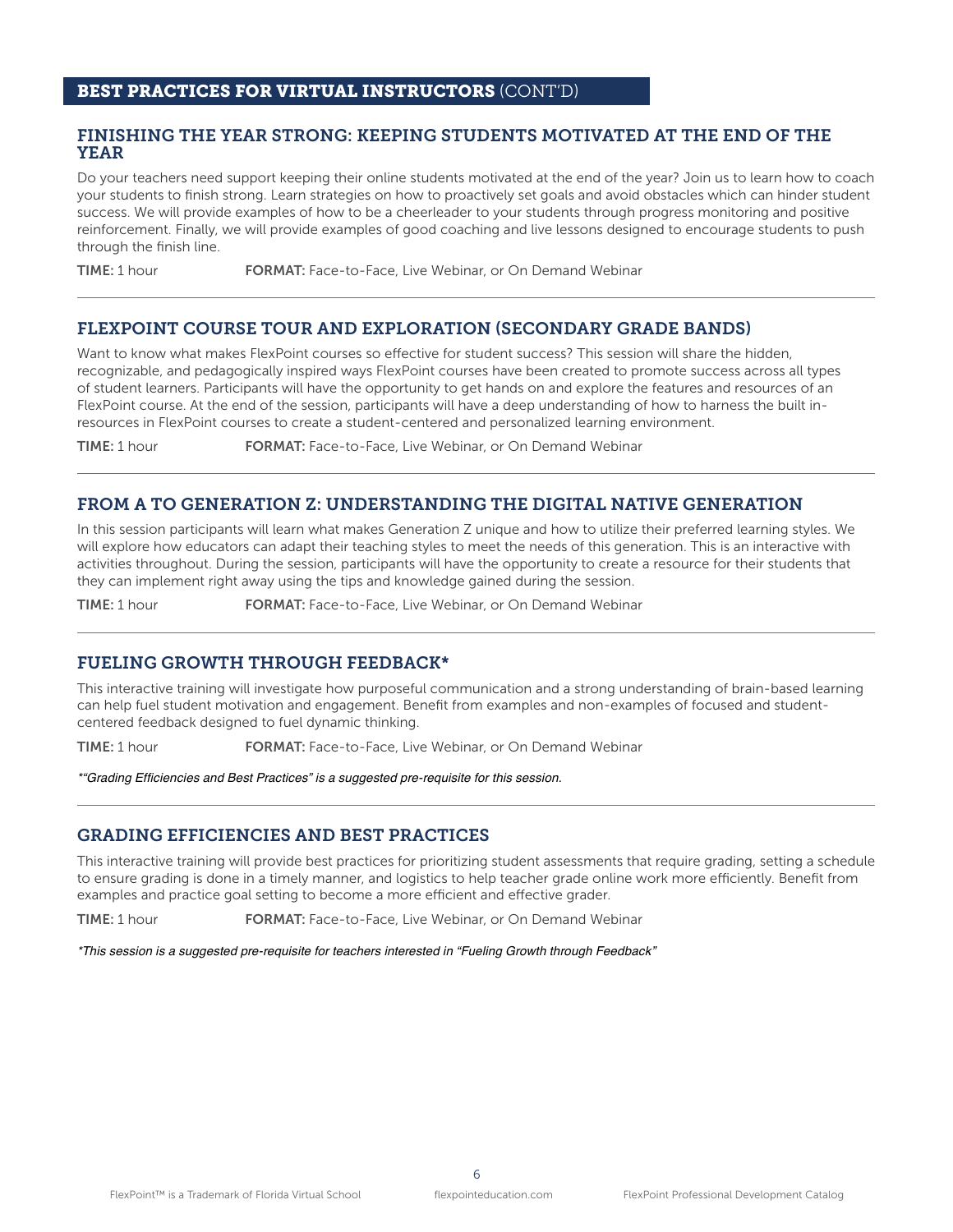#### BEST PRACTICES FOR VIRTUAL INSTRUCTORS (CONT'D)

## HOW TO MAKE A LIVE LESSON

Are you wanting to incorporate more live lessons with engaging content? This interactive session will go over how to make a template for your live lessons based on your curriculum. You will get ideas and strategies to build live lessons and how to make them engaging and fun for students. You will leave with a list of resources to explore and use for your sessions with your students.

TIME: 1 hour **FORMAT:** Face-to-Face, Live Webinar, or On Demand Webinar

# LIVE LESSONS IN A VIRTUAL CLASSROOM

Live instruction helps cultivate the culture of a successful virtual learning community and can effectively increase student engagement and performance. This interactive training will equip participants with the skills to develop and deliver purposeful and intentional instruction through engaging live lessons that will elicit high rates of student responses.

TIME: 1 hour **FORMAT:** Face-to-Face, Live Webinar, or On Demand Webinar

# PROMOTING STUDENT SUCCESS THROUGH PROGRESS MONITORING

Promoting Student Success Through Progress Monitoring focuses on best practices, effective tools, and tried and true methods for monitoring student performance, engagement, and participation. Take a look at how to proactively pull and track student data, engage students and families, and increase teacher effectiveness.

TIME: 1 hour **FORMAT:** Face-to-Face, Live Webinar, or On Demand Webinar

## SETTING THE TONE FOR STUDENT SUCCESS

Kick the year off strong by setting the tone for student success in an online environment. This training will share best practices for preparing your classroom, students, and families for online learning. Discover how to support student learning with a focus on time management, student workspace, initial communication, and virtual learning resources.

TIME: 1 hour **FORMAT:** Face-to-Face, Live Webinar, or On Demand Webinar

## TRANSLATING TEACHING STRATEGIES FROM CLASSROOM TO ONLINE

In this training, instructors will learn how to easily bring teaching strategies from the brick-and-mortar classroom to the online environment. Explore how traditional strategies seamlessly translate from face-to-face to virtual. Participants will understand how to appropriately assess students in both the synchronous and asynchronous learning environments.

TIME: 1 hour **FORMAT:** Face-to-Face, Live Webinar, or On Demand Webinar

#### WORKING SMARTER NOT HARDER

This interactive training will explore best practices and strategies to those who are new to online teaching. Discover ways to manage your time while maintaining an appropriate work/life balance. Participants will walk away with applicable examples of how to manage time to effectively teach online.

TIME: 1 hour **FORMAT:** Face-to-Face, Live Webinar, or On Demand Webinar